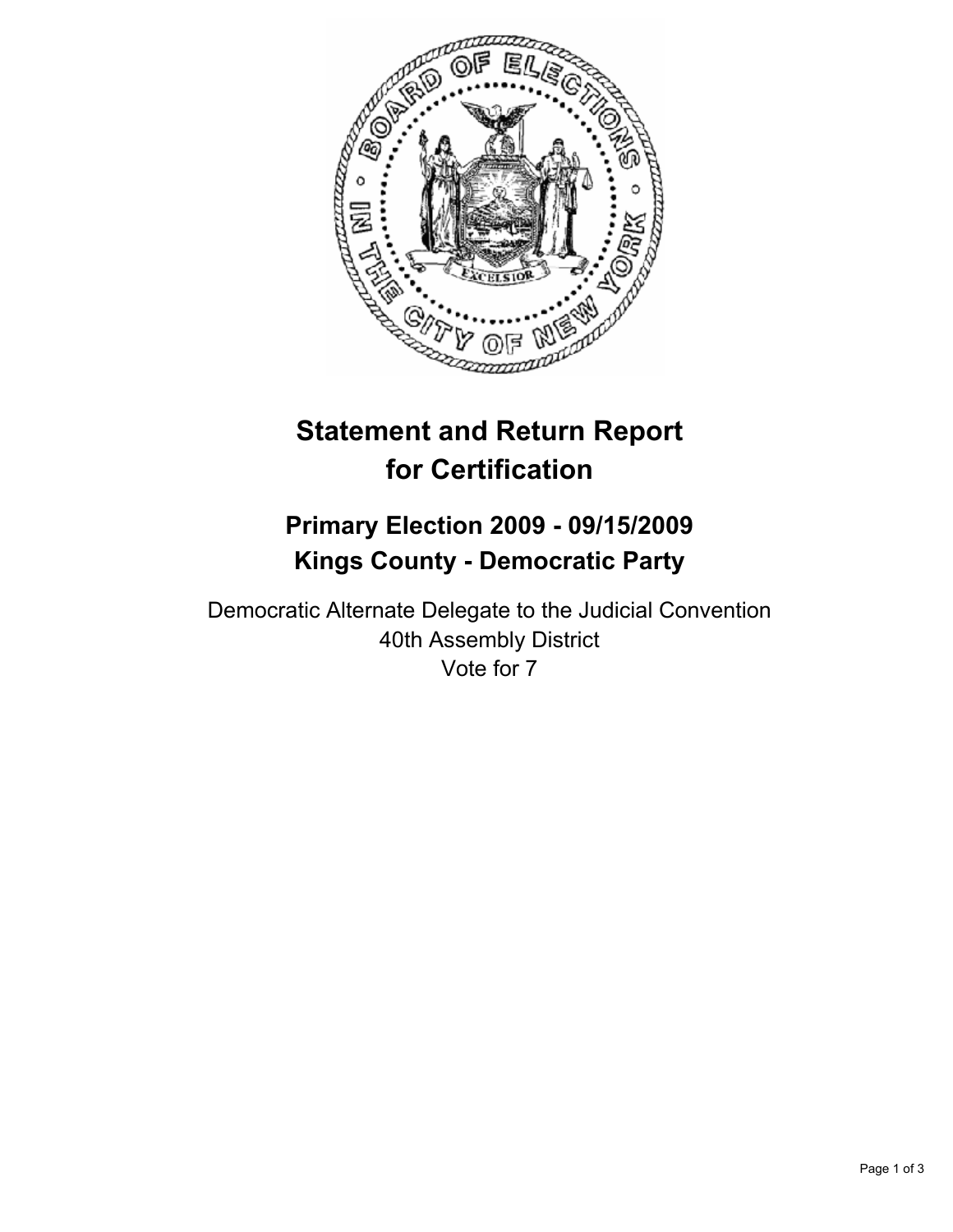

#### **Assembly District 40**

| <b>EMERGENCY</b>           | 5      |
|----------------------------|--------|
| ABSENTEE/MILITARY          | 98     |
| <b>AFFIDAVIT</b>           | 51     |
| CAROLYN WALKER-DIALLO      | 1,384  |
| <b>ADRIENNE DAVIS</b>      | 1,098  |
| <b>MARK ANTHONY PHIFER</b> | 999    |
| <b>VIOLET E YOUNG</b>      | 1,164  |
| <b>WANDA JAMES</b>         | 1,058  |
| THIERNO MALAL DIALLO       | 707    |
| TANISHA WILLIAMS           | 1,208  |
| <b>AIDA WILSON</b>         | 1,517  |
| <b>SUSANNA CROSS</b>       | 803    |
| <b>MARIA E LARRIUZ</b>     | 688    |
| <b>ROBERT HUFF</b>         | 673    |
| <b>JANICE J LACROIX</b>    | 765    |
| <b>DELIA BENITEZ</b>       | 753    |
| <b>HENRY T ALSTON</b>      | 618    |
| <b>Total Votes</b>         | 13,435 |